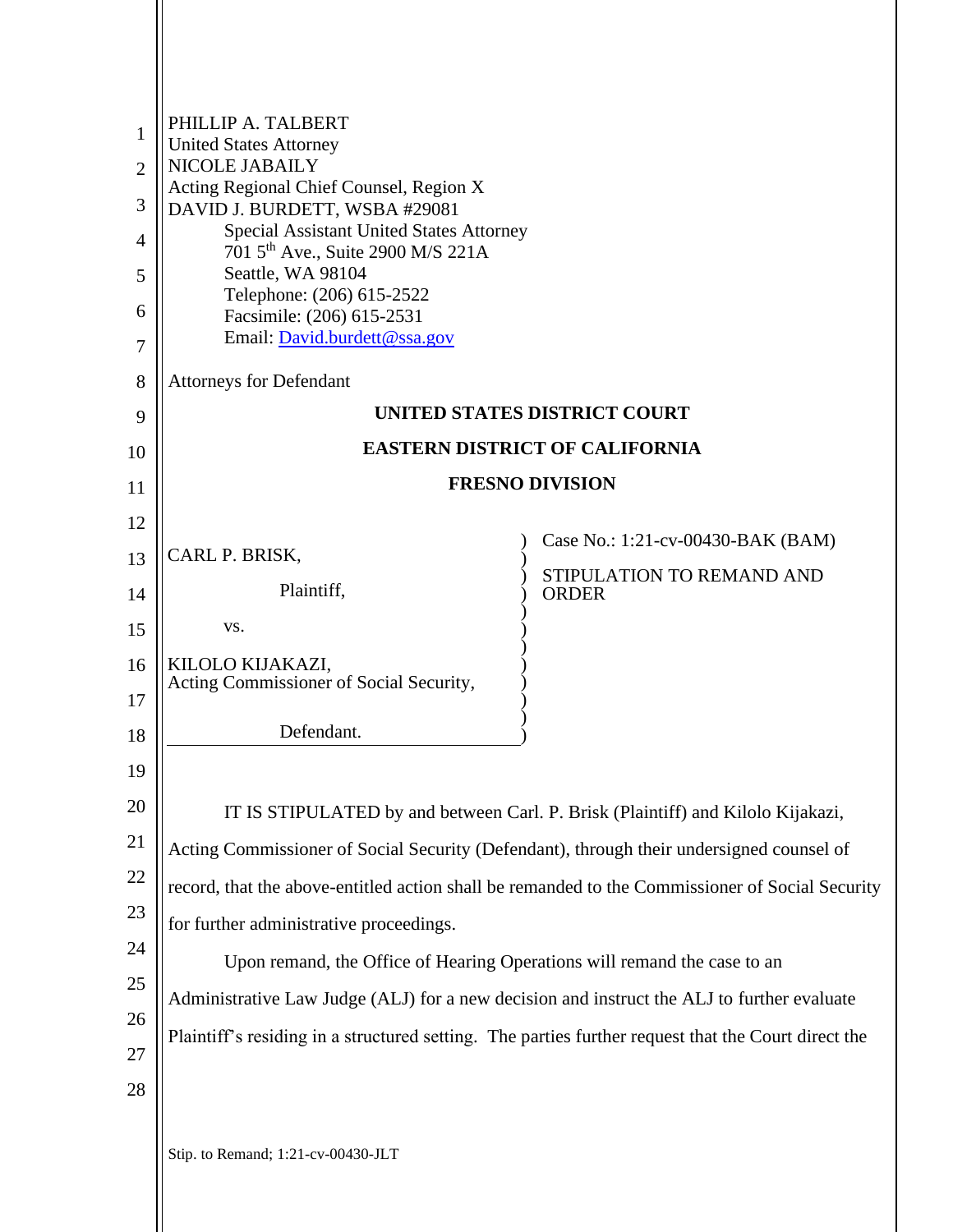| $\mathbf{1}$     | Clerk of the Court to enter a final judgment in favor of Plaintiff, and against Defendant, |                                                                     |  |
|------------------|--------------------------------------------------------------------------------------------|---------------------------------------------------------------------|--|
| $\boldsymbol{2}$ | reversing the final decision of the Commissioner.                                          |                                                                     |  |
| 3                | This stipulation constitutes a remand under the fourth sentence of Section $205(g)$ of the |                                                                     |  |
| $\overline{4}$   | Social Security Act, 42 U.S.C. 405(g).                                                     |                                                                     |  |
| 5                | Respectfully submitted this 6th day of May, 2022.                                          |                                                                     |  |
| 6                |                                                                                            |                                                                     |  |
| $\overline{7}$   | Dated: May 9, 2022                                                                         | <b>S David J. Burdett for</b>                                       |  |
| $8\,$            |                                                                                            | <b>JONATHAN O. PEÑA</b><br><b>Attorney for Plaintiff</b>            |  |
| 9                |                                                                                            | *Authorized via e-mail on May 5, 2022                               |  |
| 10               | Dated: May 9, 2022                                                                         | PHILLIP A. TALBERT                                                  |  |
| 11               |                                                                                            | <b>United States Attorney</b>                                       |  |
| 12               |                                                                                            | NICOLE JABAILY<br>Acting Regional Chief Counsel, Region X           |  |
| 13               |                                                                                            | Social Security Administration                                      |  |
| 14               | By:                                                                                        | <b>S David J. Burdett</b>                                           |  |
| 15               |                                                                                            | DAVID J. BURDETT<br><b>Special Assistant United States Attorney</b> |  |
| 16               |                                                                                            |                                                                     |  |
| 17               |                                                                                            | <b>Attorneys for Defendant</b>                                      |  |
| 18               | ///                                                                                        |                                                                     |  |
| 19               | ///                                                                                        |                                                                     |  |
| 20               | ///                                                                                        |                                                                     |  |
| 21               | ///                                                                                        |                                                                     |  |
| 22               | ///                                                                                        |                                                                     |  |
| 23               | ///                                                                                        |                                                                     |  |
| 24               | ///                                                                                        |                                                                     |  |
| 25               | ///                                                                                        |                                                                     |  |
| 26               | ///                                                                                        |                                                                     |  |
| 27               | ///                                                                                        |                                                                     |  |
| 28               | III                                                                                        |                                                                     |  |
|                  |                                                                                            |                                                                     |  |
|                  | Stip. to Remand; 1:21-cv-00430-JLT                                                         |                                                                     |  |